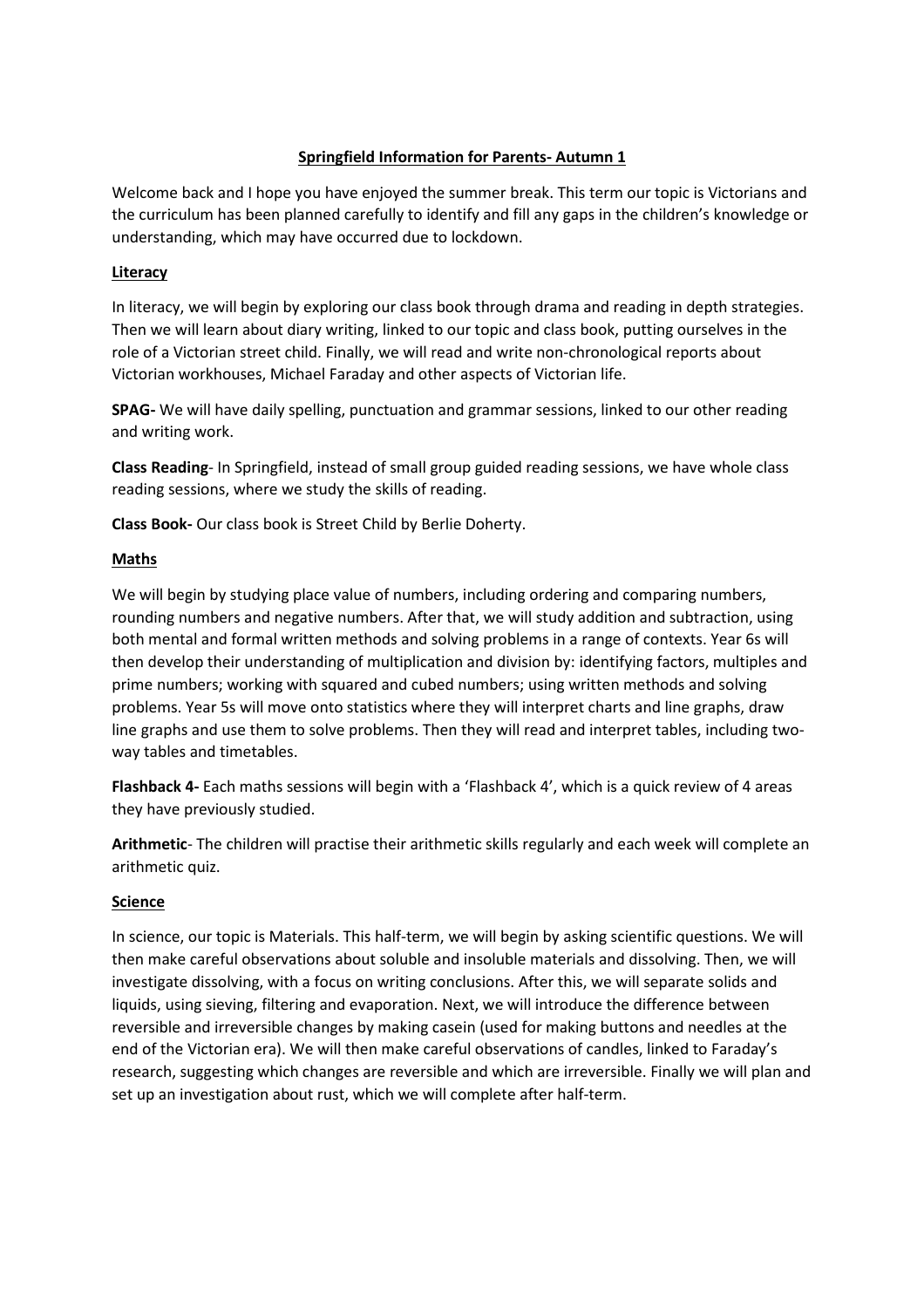# **RE**

In RE, we will be thinking about poverty. We will develop an understanding of the term, considering the affect poverty has on the world. We will speculate why there is extreme poverty in some countries and link this to our work about Ethiopia. We will find out about what Christians, Jews and Buddhists think about poverty and wealth. After this, we will find out about and evaluate the work of some religious charities. We will then link this to our understanding of Fairtrade. Finally, we will find out about the life and work of Dr Barnardo and how his actions link to his religious beliefs.

**Christian Values**- Our class Christian value for this year is respect and the school Christian value for this half-term is peace.

### **PE**

In PE, we will be working on our football skills, including: passing, receiving, dribbling, shooting, tactics and teamwork. We will also be composing and developing a football-themed dance, using mirroring, action and reaction.

**Daily runs-** We will have daily 10-minute runs, where we will set children different challenges, over the course of the year.

### **Music**

In music, we will be learning about rock music. We will use the song, Living on a Prayer by Bon Jovi, as a focus, learning to sing the song, play an instrumental accompaniment and improvise. We will also listen a range of rock songs, appraising and comparing them, using musical language.

### **History**

As I mentioned earlier, our topic for this term is Victorians and this half term, in history, we will focus on: placing the Victorian era on a timeline of British history; researching information about Queen Victoria; finding out about life for Victorian children, including in workhouses; and understanding the main factors in the creation of industrial Britain.

### **Geography**

In geography, we will be focussing on map skills, including: using an atlas; using a key to describe features on an Ordnance Survey map; using the 8 compass points; and using 4 and 6 figure grid references.

### **PSHE**

In PSHE, we will begin by writing and agreeing a class charter, linked to the UN Convention of the Rights of the Child and the new Covid regulations. We will move on to developing a 'growth mindset', which will be an ongoing theme throughout the year. After this, our focus will be on relationships, considering who influences our beliefs and opinions and feelings of belonging.

#### **French**

In French, we will be focussing on using our language skills to get to know others. We will start with a quick review of what we already know then we will learn to talk about when we grow up, using the simple future tense. We will then work on using the correct pronunciation to help others understand us better.